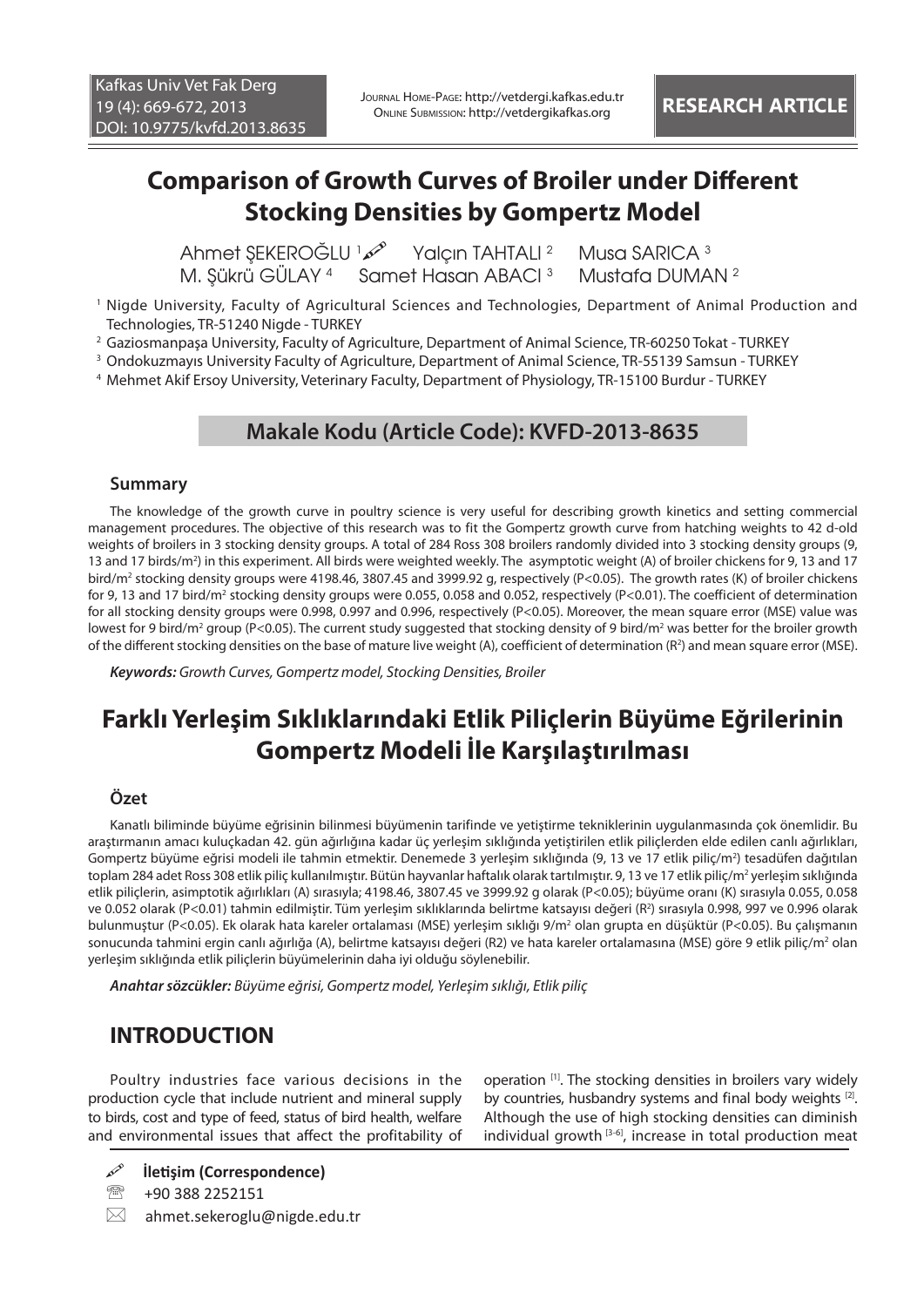per unit of floor surface, which results in higher profit. Thus, because of the economic benefits, producers have reluctant to decrease stocking densities [7,8].

Although there have been various definitions of growth given by different biologists, for the purposes of quantitative analysis, growth was defined as the process of an animal gaining weight with time until it reaches maturity [9]. Growth functions have been shown to be valuable tools for analyzing growth responses to genetic selection, environmental change [10] and estimation of daily nutrient requirements for growth [11]. An appropriate growth functions provide a good way of summarizing the information contained in such data into a few parameters that can be interpreted biologically and physically [11,12]. Thus, the aim of the present study was to investigate the effect of stocking density on the growth curve of broiler chickens according to Gompertz growth model.

### **MATERIAL and METHODS**

A total of 284 chicks (Ross 308) were selected from a commercial flock. Chickens were wing-tagged at 1 d of age and individual body weights were recorded weekly at the end of each one-week period. The chicks were raised in deep litter system and were subjected to the same management, hygienic and climatic conditions. Chickens were randomly placed into the floor systems in 3 stocking density groups with 3 repetitions for each group. The three stocking densities were 9 (density 1, 66 birds), 13 (density 2, 97 birds), and 17 (density 3, 121 birds), birds per  $m<sup>2</sup>$ and were raised to 42 d of age. The space for density 1, density 2 and density 3 were 2.77 m<sup>2</sup>; 2.76 m<sup>2</sup> and 2.82 m<sup>2</sup> respectively for per replicate.

Chickens were fed a 4-phase feeding program with starter fed to first 11 d (23% CP and 3.050 kcal/kg of ME), grower fed from 12 to 21 d (22% CP and 3.100 kcal/kg of ME), finisher fed from 22 to 35 d (20% CP and 3.200 kcal/kg of ME ) and a withdrawal feed from 36 to 42 d (18% CP and 3.200 kcal/kg of ME). Diets were provided *ad libitum* and the birds had free access to water. Birds in all 3 groups were allocated with equal space of feeders and drinkers.

The birds were raised according to a typical commercial management program. The photoperiod was 24 h/day. Temperature started at 32.0°C and was gradually reduced 1°C degrees every day until 22.0°C was attained, after which temperature remained constant.

The widely used nonlinear growth model, Gompertz function was applied to estimate the mean age-live weight relationship [13]. The mathematical relation of this model was as follows:

$$
W = A.\exp(-B.\exp^{(-Kt)})
$$

Where;

(W) is the body weight (g) at age (t); (A) is the asymptotic weight or maximum growth response (g); (B) is the initial weight; (K) is the growth rate; (t) is the age in days.

#### *Statistical Analysis*

The Gompertz nonlinear regression model [14] was employed using the SAS statistical package program [15]. The results obtained with Gompertz models was evaluated in an Excel spreadsheet. Kolmogorov-Smirnov test was performed to check the assumption of normality for Gompertz models coefficients. However, the estimated coefficients were non homogeneously distributed (P<0.05). Therefore, the coefficient differences were determined by the Kruskal Wallis H test. Dunn's multiple comparison tests was also used to compare groups.

#### **RESULTS**

The estimated parameter values by using the Gompertz growth function for live weight of broiler chickens for different stocking densities are given in *Table 1* and growth curves in *Fig 1*.

Stocking density significantly affected the asymptotic weight (P<0.05), initial weight (P<0.01), growth rate (P<0.01), determination of coefficients (P<0.05) and the mean square error (P<0.01).

## **DISCUSSION**

In the current study, predicted asymptotic weights (A) were 4198.455, 3807.447 and 3999.922 g for stocking densities of 9 bird/m<sup>2</sup>, 13 bird/m<sup>2</sup> and 17 bird/m<sup>2</sup>,

| <b>Table 1.</b> Effects of stocking density on growth parameters estimated by Gompertz model<br>Tablo 1. Gompertz modelle tahmin edilen büyüme parametreleri üzerine yerleşim sıklığının etkisi |                              |                               |                                |                       |                   |
|-------------------------------------------------------------------------------------------------------------------------------------------------------------------------------------------------|------------------------------|-------------------------------|--------------------------------|-----------------------|-------------------|
| <b>Stocking Density (Bird/m<sup>2</sup>)</b>                                                                                                                                                    | A                            |                               |                                | R <sup>2</sup>        | <b>MSE</b>        |
|                                                                                                                                                                                                 | 4198.46+442.73 <sup>a</sup>  | $4.83 \pm 0.342$ <sup>a</sup> | $0.055 \pm 0.006^b$            | $0.998$ <sup>a</sup>  | 2110 <sup>a</sup> |
| 13                                                                                                                                                                                              | 3807.45+436.49 <sup>b</sup>  | $4.78 \pm 0.387$ <sup>a</sup> | $0.058 \pm 0.007$ <sup>a</sup> | $0.997$ <sup>ab</sup> | 2846 <sup>b</sup> |
| 17                                                                                                                                                                                              | 3999.92+585.65 <sup>ab</sup> | $4.56 \pm 0.387^b$            | $0.052 \pm 0.008$ c            | 0.996 <sup>b</sup>    | 2950 <sup>b</sup> |
| D                                                                                                                                                                                               | < 0.019                      | < 0.001                       | < 0.001                        | < 0.011               | < 0.012           |
| (A) The asymptotic or mature weight (q); (B) the initial weight; (K) the growth rate; ( $R^2$ ) determination of coefficients; (MSE) the mean square error                                      |                              |                               |                                |                       |                   |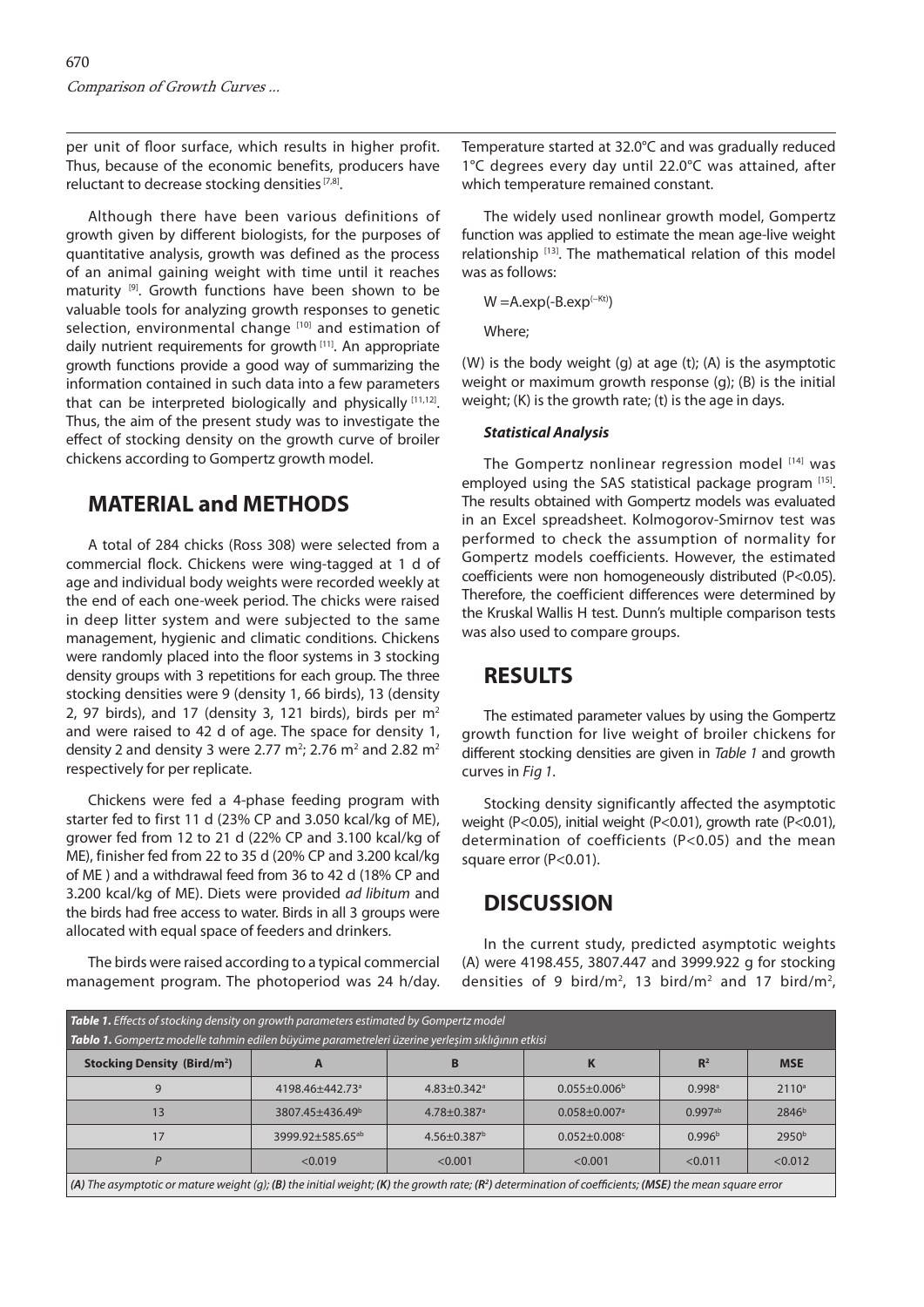

respectively. Differences between stocking densities were observed in the Gompertz function parameters (P<0.05). Based on calculated A value, asymptotic weight for stocking densities is arranged in descending order as 9 bird/m<sup>2</sup>, 17 bird/m<sup>2</sup> and 13 bird/m<sup>2</sup>. Although Santos et al.<sup>[16]</sup> found similar asymptotic weight in their study (4136-4320 g). However, other studies usually reported lower asymptotic weight (Roush et al.<sup>[17]</sup>, 2936 g; Mignon-Grasteau et al.<sup>[18]</sup>; 3472 g, and Norris et al.<sup>[19]</sup>; 2691-2819 g). Overall 9 bird/m<sup>2</sup> group had higher estimates for asymptotic weight. Lower stocking density may contribute to animal welfare, reduce stress and consequently resulted in better performance.

The estimation of the initial weight (B) was lower in the stocking density of 17 bird/m<sup>2</sup>, while stocking density of 9 bird/m2 showed higher values. The growth rates (K) were ranged from 0.052 to 0.058, showing the early growth rates for chicks in stocking density of 13 bird/m<sup>2</sup> group compared with others. Different ranges for (K) values had been previously reported. Lower values were reported by Yakupoglu and Atil<sup>[20]</sup>, Mignon- Grasteau et al.<sup>[18]</sup>, and Norris et al.<sup>[19]</sup>. Similar values for the growth rate K were estimated by Marcato et al.<sup>[21]</sup>. However, Santos et al.<sup>[16]</sup> and Goliomytis et al.<sup>[22]</sup> reported higher (K) values when compared with the present study. The higher estimated growth rate values (K) suggested that broiler chickens in stocking density of 13 bird/m<sup>2</sup> group mature earlier than other chickens. It can be expected that individuals with lower K values would reach to the asymptotic weight (A) later than individuals with higher K values [23,24].

The determination of coefficients  $(R^2)$  of stocking density groups were quite high indicating excellent fit of the data. Differences were observed for  $R<sup>2</sup>$  values among the various density groups. All densities have considerably high R<sup>2</sup> values. R<sup>2</sup> values were highest for birds in 9 bird/m<sup>2</sup> stocking density group ( $R^2=0.998$ ), intermediate for birds in 13 bird/ $m^2$  stocking density group ( $R^2$ =0.997) and lowest for birds in 17 bird/m<sup>2</sup> stocking density group ( $R^2$ =0.996) (P<0.05). These findings are in agreement with the previous reports  $[11,16,17]$ . Grasteau et al.<sup>[18]</sup> have calculated the  $R^2$ values of 0.980 through Gompertz models for broilers. In the current study, the mean square error (MSE) values ranged from 2110 to 2950. The stocking density 9 bird/m2 group ranked the highest due to the lowest MSE value. The

MSE values in the current study suggested the stocking density 9 bird/m<sup>2</sup> depict better assessment for the growth of the stocking densities. Many authors [11,16,17] found similar results using the models outlined in this study.

Body weight and growth rates are economically important features for broiler productions. The present study provides information about the effect of stocking density on some growth function parameters in broilers. In this study, the stocking density of 9 bird/m2 seemed to be appropriate for describing the broiler growth of the stocking densities according to the asymptotic or mature weight, determination of coefficients and the mean square error values.

#### **REFERENCES**

**1. Durmani Kuhi H, Porter T, López S, Kebreab E, Strathe AB, Dumas A, Dijkstra J, France J:** A review of mathematical functions for the analysis of growth in poultry. *World Poultry Sci J,* 66 (2): 227-240, 2010.

**2. Sarıca M, Erensayın C:** Etlik piliç yetiştiriciliği. **In,** Türkoğlu M, Sarica M (Eds): Tavukçuluk Bilimi. s.239-263, Bey Ofset Matmacılık, Ankara, 2009.

**3. Şekeroğlu A, Berberoğlu E, Demir E, Sarıca M:** Etlik piliçlerde yerleşim sıklığının performansa ve atlık nem düzeyine etkisi. *1. Doğuanadolu Kanatlı Sempozyumu, 21-24 Mayıs, Van,* s.11-16, 2001.

**4. El-Deek AA, Al-Harthi MA:** Responses of modern broiler chicks to stocking density, green tea, commercial multi enzymes and their ınteractions on productive performance, carcass characteristics, liver composition and plasma constituents. *Int J Poult Sci,* 3 (10): 635-645, 2004.

**5. Türkyılmaz MK:** The effect of stocking density on stres reaction in broiler chickens during summer. *Turk J Vet Anim Sci,* 32 (1): 31-36, 2008.

**6. Skomorucha I, Muchacka R, Osnówka-Czajka SE, Herbul E:** Response of broiler chickens from three genetic groups to different stocking densities. *Ann Anim Sci,* 9 (2): 175-184, 2009.

**7. Shanawany MM:** Broiler performance under high stocking densities. *Br Poult Sci,* 29 (1): 43-52, 1988.

**8. Feddes JJR, Emmanuel EJ, Zuidhoft MJ:** Broiler performance, body weight variance, feed and water intake, and carcass quality at different stocking densities. *Poult sci,* 81 (6): 774-779, 2002.

**9. Porter T, Kebreab E, Darmani Kuhi H, Lopez S, Strathe AB, France J:** Flexible alternatives to the Gompertz equation for describing growth with age in turkey hens. *Poult Sci,* 89 (2): 371-378, 2010.

**10. Goto T, Goto N, Shiraishi J, Bungo T, Tsudzuki M:** Comparison of growth curves of four breed of Japanese native chicken, onaga-dori, tosajidori, ukokkei and hinai-dori. *J Anim Vet Adv*, 9 (9): 1362-1365, 2010.

**11. Ahmadi H, Mottaghitalab M:** Hyperbolastic models as a new powerful tool to describe broiler growth kinetics. *Poult Sci,* 86 (11): 2461- 2465, 2007.